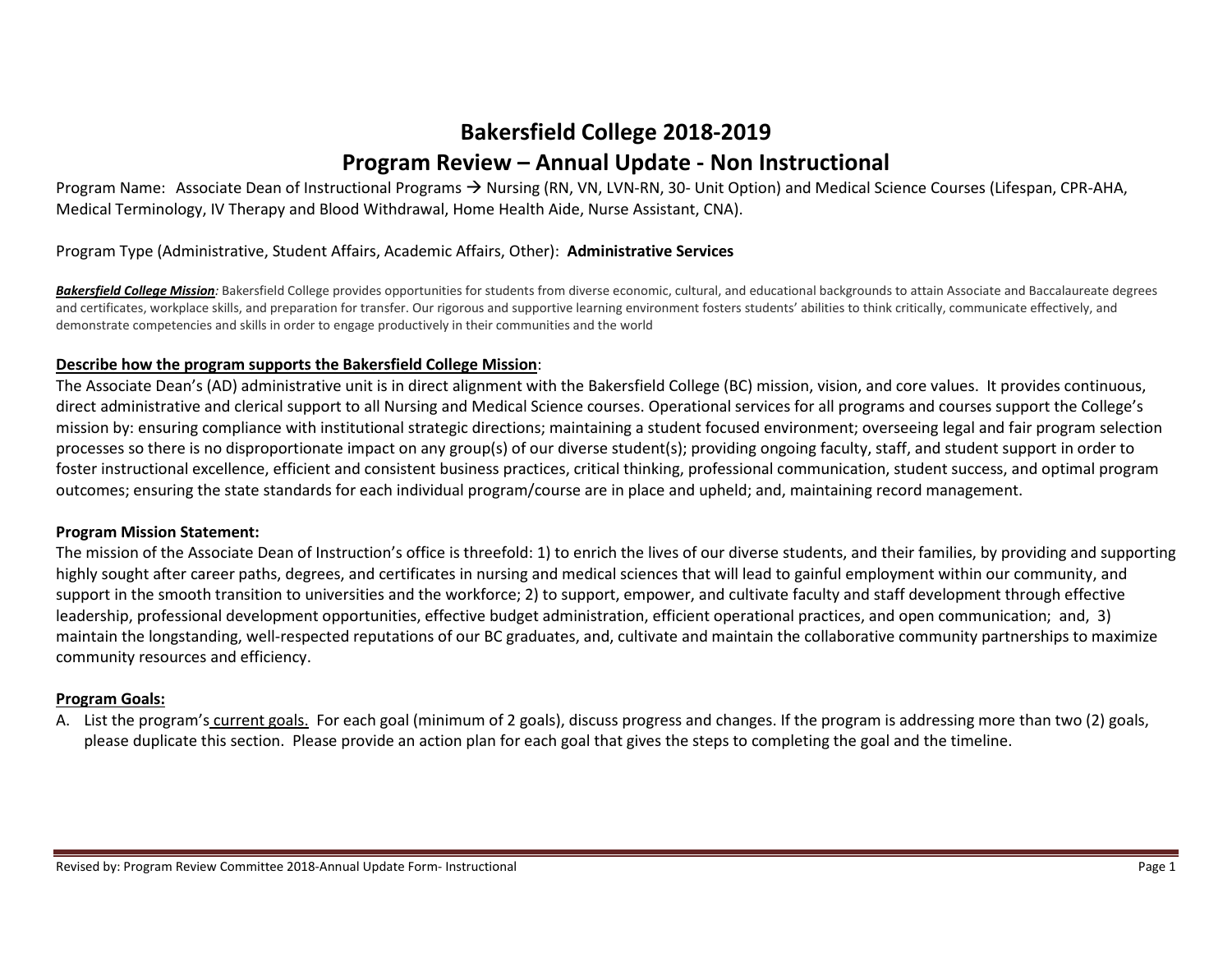**1. Program Goal(s): List the institutional goals from the Bakersfield College Strategic Plan that will be advanced upon completion of this goal?** 

| <b>Program Goal(s)</b>                                                                                                                                                                                                                                                                                                                                   | <b>Alignment with</b>                                                                            | <b>Progress on</b>                                  | <b>Status Update - Action Plan</b>                                                                                                                                                                                                                                                                                                                                                                                                                                       | <b>Resource Requests</b>                       |
|----------------------------------------------------------------------------------------------------------------------------------------------------------------------------------------------------------------------------------------------------------------------------------------------------------------------------------------------------------|--------------------------------------------------------------------------------------------------|-----------------------------------------------------|--------------------------------------------------------------------------------------------------------------------------------------------------------------------------------------------------------------------------------------------------------------------------------------------------------------------------------------------------------------------------------------------------------------------------------------------------------------------------|------------------------------------------------|
|                                                                                                                                                                                                                                                                                                                                                          | <b>Institutional Goals</b>                                                                       | Goal                                                |                                                                                                                                                                                                                                                                                                                                                                                                                                                                          |                                                |
|                                                                                                                                                                                                                                                                                                                                                          | from                                                                                             | <b>Achievement</b>                                  |                                                                                                                                                                                                                                                                                                                                                                                                                                                                          |                                                |
|                                                                                                                                                                                                                                                                                                                                                          | <b>BC's Strategic Plan</b>                                                                       |                                                     |                                                                                                                                                                                                                                                                                                                                                                                                                                                                          |                                                |
| Goal 1. Support major curriculum<br>revision for the ADN Program as it<br>progresses through a full 2 year cycle,<br>and conduct a thorough analysis<br>including trend data upon completion                                                                                                                                                             | #1 - Student Learning<br>#2 - Student Progression & Completion<br>#4 - Leadership and Engagement | $\boxtimes$ Ongoing                                 | The Board of Registered Nursing (BRN) certified the new<br>curriculum in Fall 2016. The new curriculum began in Fall<br>2017 and has advanced up through the three of four<br>semesters. After completion of semester four, a thorough<br>analysis of curriculum, student success, on time<br>completion, and attrition will be conducted, and changes<br>will be made accordingly. Will lead department's<br>curriculum committee through analysis.                     |                                                |
| Goal 2. Obtain Ongoing Approval by the<br>Board of Vocational Nursing and<br>Psychiatric Technicians (BVNPT) for our<br><b>Vocational Nursing (VN) Program</b>                                                                                                                                                                                           | #1 - Student Learning<br>#2 - Student Progression & Completion<br>#4 - Leadership and Engagement | $\boxtimes$ Completed                               | On March 13, 2018, the BVNPT rendered full approval of<br>our VN Program for the period of May 14, 2017 to May 13<br>2021. A certificate was issued to document this approval.                                                                                                                                                                                                                                                                                           |                                                |
| Goal 3. Cultivate and maintain strong<br>community partnerships accomplished<br>by holding a minimum of one annual<br>Advisory Board meeting.                                                                                                                                                                                                            | #1 - Student Learning<br>#2 - Student Progression & Completion<br>#4 - Leadership and Engagement | $\boxtimes$ Completed<br>and<br>$\boxtimes$ Ongoing | Two Advisory meetings were held over the last year in<br>order to share our new curriculum and other programmatic<br>changes and address local workforce concerns/needs. In<br>addition, the Advisory committee formed two<br>subcommittees to address issues with graduate<br>recruitment and the student clinical requirements and the<br>orientation process for individual sites.                                                                                    |                                                |
| Goal 4. Seek CCCCO and BRN approval to<br>execute a new blended combination<br>selection process (Multi-criteria and<br>lottery) for the ADN Program.                                                                                                                                                                                                    | #1 - Student Learning<br>#2 - Student Progression & Completion<br>#4 - Leadership and Engagement | $\boxtimes$ Completed<br>and<br>$\boxtimes$ Ongoing | The CCCCO and BRN Selection Criteria approved our<br>programs new selection process Summer 2017. We used<br>these new criteria when we seated the Fall 2018 cohort.<br>The plan is to: 1) track the students on time completion<br>and attrition rates; 2) compare to previous selection<br>process data to current data; 3) identify and mitigate any<br>disproportionate impact on any group (s) of students.                                                          |                                                |
| Goal 5. Strong Workforce Initiative (SWI)<br>Lead Regional & Local Simulation<br>Projects and Co-lead Regional Faculty<br>Recruitment and Retention Grant by: 1)<br>Scheduling and participating in a<br>minimum of 4 meetings per year, with<br>one hosted in BC Sim Lab; and meet<br>work plan goals as outlined in the Project<br>submitted to state. | #1 - Student Learning<br>#3 - Facilities and Technology<br>#4 - Leadership and Engagement        | $\boxtimes$ Ongoing                                 | All projects are on target, with year one work plan and<br>budgetary goals met. A seminar was hosted by BC in<br>September 2017. Our final regional educational event is<br>targeted for November 2018. The Faculty and<br>Recruitment/Retention project is also on track. A brochure<br>was designed and distributed to all RNs in the state of<br>California to spark interest in teaching nurses. Additionally,<br>a course was offered to train nurses how to teach. | Need new carpet in<br>office - year 3 request. |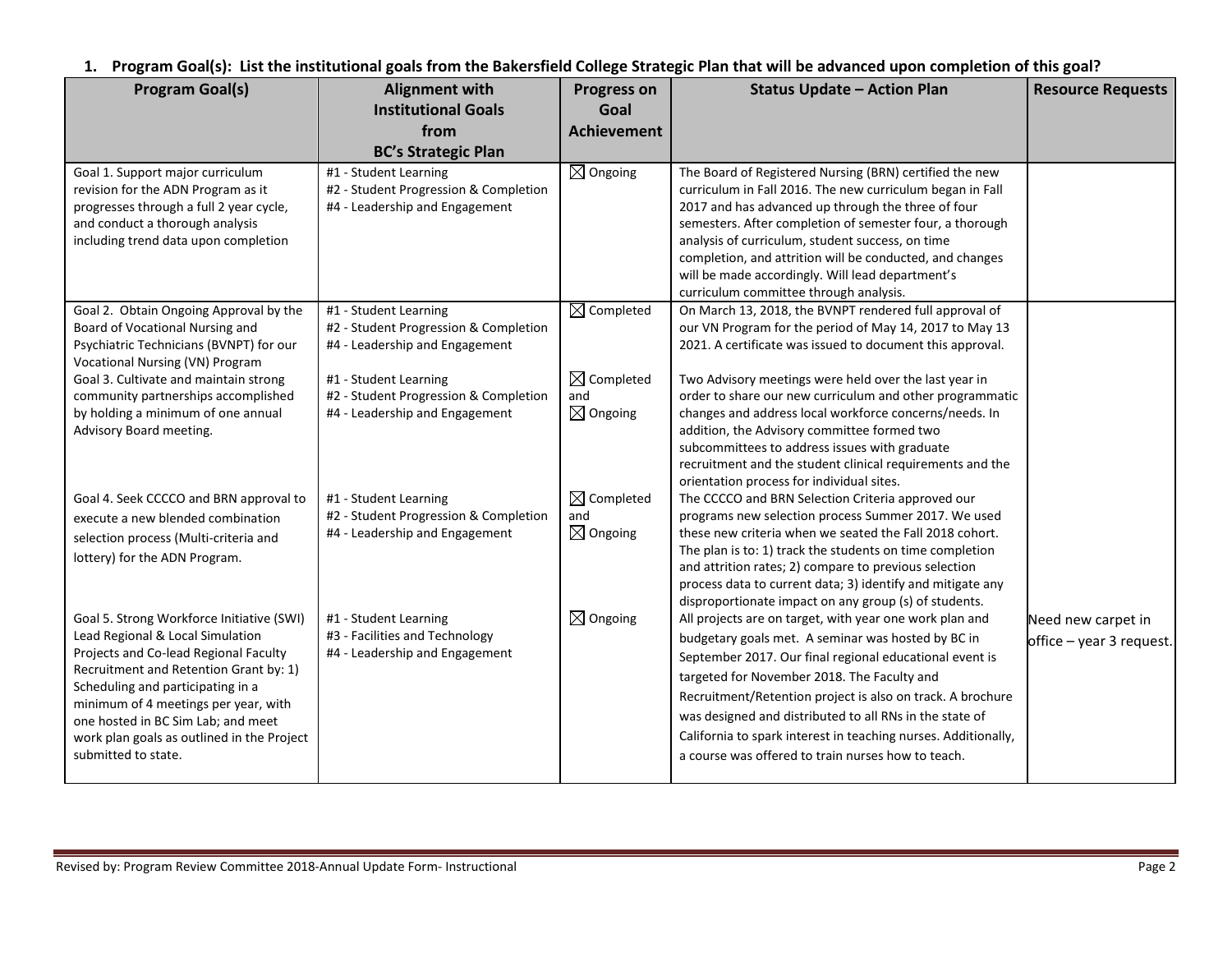## B. List new or revised goals (if applicable)

# **Program Goal -List the institutional goals from the Bakersfield College Strategic Plan that will be advanced upon completion of this goal?**

| <b>New or Revised</b>                                                                                                                                                           | <b>Institutional Goals</b>                  | <b>Progress on</b>      | <b>Status Update - Action Plan</b>                                                                                                                                                                                                                                    |                                                        |                               |             |             | <b>Resource Requests</b> |                                                                        |                                                                      |                        |
|---------------------------------------------------------------------------------------------------------------------------------------------------------------------------------|---------------------------------------------|-------------------------|-----------------------------------------------------------------------------------------------------------------------------------------------------------------------------------------------------------------------------------------------------------------------|--------------------------------------------------------|-------------------------------|-------------|-------------|--------------------------|------------------------------------------------------------------------|----------------------------------------------------------------------|------------------------|
| <b>Program Goal</b>                                                                                                                                                             | <b>Advanced Upon</b>                        | Goal                    |                                                                                                                                                                                                                                                                       |                                                        |                               |             |             |                          |                                                                        |                                                                      |                        |
|                                                                                                                                                                                 | <b>Completion of Goal</b>                   | <b>Achievement</b>      |                                                                                                                                                                                                                                                                       |                                                        |                               |             |             |                          |                                                                        |                                                                      |                        |
| <b>Enrollment Management</b><br>Increase number of<br>Associate Degrees by 4%;                                                                                                  | #2 - Student<br>Progression &<br>Completion | In Progress/<br>Ongoing | <b>Trend Data / Baseline Data: Nursing Programs</b><br>Registered Nursing (RN); Licensed Vocational Nurse (LVN) to RN; Vocational<br>Nursing (VN); Nurse Assistant (NA); Home Health Aide (HHA)                                                                       |                                                        |                               |             |             |                          | 1) Program Manager<br>beginning Spring 2019<br>(based on BRN increased |                                                                      |                        |
| <b>Increase Certificate</b><br>Completion for<br>Vocational Nurses by 2%;                                                                                                       |                                             |                         |                                                                                                                                                                                                                                                                       | 2013-14                                                | $2014 -$<br>15                | 2015-16     | 2016-<br>17 | 2017-18                  | 5 year<br>total                                                        | enrollment approval) to<br>assist with and ensure<br>compliance with |                        |
| Increase number of Nurse<br>Assistants by a minimum                                                                                                                             |                                             |                         | <b>AS</b><br>$-RN$                                                                                                                                                                                                                                                    | 125                                                    | 134                           | 111         | 126         | 120                      | 616                                                                    | regulation and program<br>directives. Additionally to                |                        |
| of 25% (by Spring 2019).<br>Also, seek to hire a faculty                                                                                                                        |                                             |                         | <b>CERTIFICATES</b><br>$- VN$                                                                                                                                                                                                                                         | 17                                                     | 20                            | 20          | 23          | TBD                      | TBD                                                                    | assist with multiple grant<br>management.                            |                        |
| with Home Health Aide<br>(HHA) experience.                                                                                                                                      |                                             |                         | <b>CERTIFICATES</b><br>$- NA$                                                                                                                                                                                                                                         | 17                                                     | 21                            | 20          | 23          | 21                       | 102                                                                    | 2) FT Faculty Fall 2019 -<br>required to                             |                        |
|                                                                                                                                                                                 |                                             |                         | <b>CERTIFICATES</b><br>$-$ HHA                                                                                                                                                                                                                                        | 0                                                      | $\mathbf 0$                   | $\mathbf 0$ | 12          | 0                        | 12                                                                     | accommodate for<br>increased number of<br>students.                  |                        |
|                                                                                                                                                                                 |                                             |                         | <b>Total</b>                                                                                                                                                                                                                                                          | 159                                                    | 175                           | 151         | 184         | TBD                      | TBD                                                                    |                                                                      |                        |
|                                                                                                                                                                                 |                                             |                         | Apply for additional NA Course with the CDPH. Seek HHA Instructor as outlined<br>by the CDPH so that we may resume HHA certificate program. Advertise for<br>HHA/NA Instructor using the Strong Workforce Regional Faculty Recruitment<br>and Retention Grant monies. |                                                        |                               |             |             |                          |                                                                        |                                                                      |                        |
| <b>BSN Transfers to</b><br>Universities Increase                                                                                                                                | #2 - Student<br>Progression &               | In progress             |                                                                                                                                                                                                                                                                       | Trend Data/Baseline Data: BC's ADN Transferred to CSUB |                               |             |             |                          |                                                                        | 1) Program Manager<br>beginning Spring 2019                          |                        |
| number of Associate<br>Degree transferring to                                                                                                                                   | Completion                                  |                         |                                                                                                                                                                                                                                                                       |                                                        | AY 2016/17                    |             | AY 2017/18  |                          | AY 2018/19                                                             | (based on BRN increased<br>enrollment approval) to                   |                        |
| CSUB and/or other<br>universities<br>Establish at least one                                                                                                                     |                                             |                         |                                                                                                                                                                                                                                                                       | <b>Applicants applied</b>                              |                               | 39          |             | 34                       |                                                                        | 17                                                                   | assist with and ensure |
|                                                                                                                                                                                 |                                             |                         |                                                                                                                                                                                                                                                                       |                                                        | <b>Applicants</b><br>accepted |             | 26          |                          | 27                                                                     |                                                                      | 17                     |
| partnership/articulation                                                                                                                                                        |                                             |                         | <b>Acceptance Rate</b>                                                                                                                                                                                                                                                |                                                        | 26%                           |             | 48%         |                          | 100%                                                                   | regulations and program                                              |                        |
| agreement with an online<br>university that is 1)<br>competitive in cost to<br>CSUB, will allow students<br>to complete in as little as<br>6 months and no more<br>than 1 year. |                                             |                         | In progress negotiating with University of Phoenix and Grand Canyon University<br>for a seamless, accelerated transfer for our ADN students to obtain their BSN.                                                                                                      |                                                        |                               |             |             |                          |                                                                        | directives.                                                          |                        |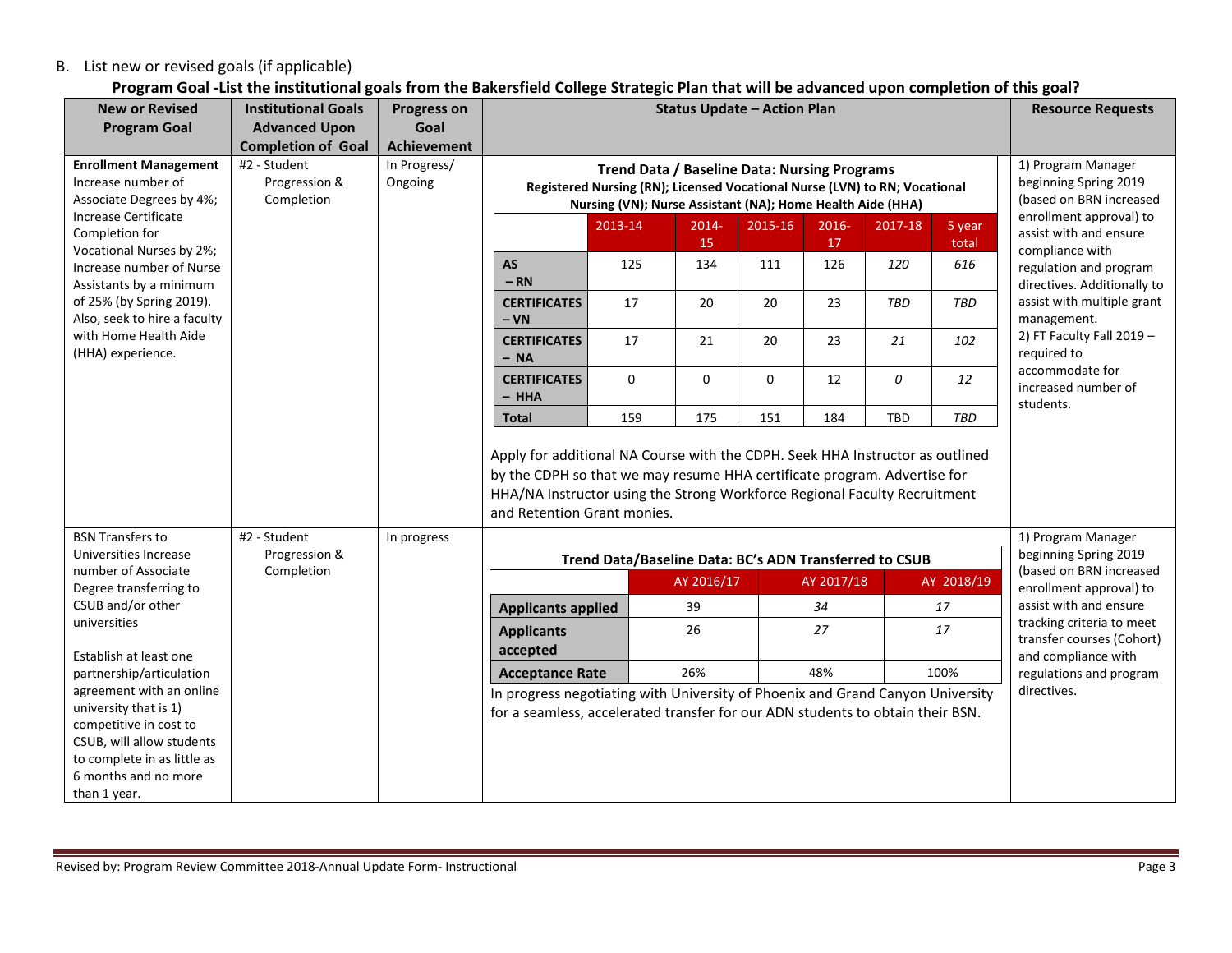| <b>New or Revised</b>                                                                                                                                                                                                             | <b>Institutional Goals</b>                                                                                            | <b>Progress on</b> | <b>Status Update - Action Plan</b>                                                                                                                                                                                                                                                                                                                                                                                                                                                                                                                                                                                                                                 |                                                                                                                                                                                                                                               |            | <b>Resource Requests</b> |                 |
|-----------------------------------------------------------------------------------------------------------------------------------------------------------------------------------------------------------------------------------|-----------------------------------------------------------------------------------------------------------------------|--------------------|--------------------------------------------------------------------------------------------------------------------------------------------------------------------------------------------------------------------------------------------------------------------------------------------------------------------------------------------------------------------------------------------------------------------------------------------------------------------------------------------------------------------------------------------------------------------------------------------------------------------------------------------------------------------|-----------------------------------------------------------------------------------------------------------------------------------------------------------------------------------------------------------------------------------------------|------------|--------------------------|-----------------|
| <b>Program Goal</b>                                                                                                                                                                                                               | <b>Advanced Upon</b>                                                                                                  | Goal               |                                                                                                                                                                                                                                                                                                                                                                                                                                                                                                                                                                                                                                                                    |                                                                                                                                                                                                                                               |            |                          |                 |
|                                                                                                                                                                                                                                   | <b>Completion of Goal</b>                                                                                             | <b>Achievement</b> |                                                                                                                                                                                                                                                                                                                                                                                                                                                                                                                                                                                                                                                                    |                                                                                                                                                                                                                                               |            |                          |                 |
| <b>Grant Management</b><br>Manage and monitor<br>budgets to ensure<br>regulation compliance with<br>grant/projects sources.<br>Control and authorize<br>expenditures according to<br>stated work plan                             | #1 - Student Learning<br>#2 - Student<br>Progression<br>& Completion<br>#4 - Leadership and<br>Engagement             | Ongoing            | Prepared detailed budget for College, Grants, and Projects in which I oversee Analyzed<br>and identified budget to actual variances and worked closely with both BC and District<br>Finance and Administrative Services personnel.<br>(Gu001; CCCCO Grant, SWI-Regional Simulation; SWI- Local Simulation; SWI-Regional<br>Faculty Recruitment and Retention; Hospital Council Grant).                                                                                                                                                                                                                                                                             | Program Manager - as<br>enrollments increase so<br>will the need for<br>resources to maintain<br>program sustainability.<br>To accomplish this, the<br>department will need<br>budget assistance and<br>management to track<br>mandated data. |            |                          |                 |
| <b>Program On Time</b><br><b>Completion (OTC) rates:</b>                                                                                                                                                                          | #1 - Student Learning<br>#2 - Student                                                                                 | Ongoing            |                                                                                                                                                                                                                                                                                                                                                                                                                                                                                                                                                                                                                                                                    |                                                                                                                                                                                                                                               |            |                          | <b>Success</b>  |
| Improve OTC rate to be                                                                                                                                                                                                            | Progression                                                                                                           |                    |                                                                                                                                                                                                                                                                                                                                                                                                                                                                                                                                                                                                                                                                    | Trend Data: BC's OTC Rates for Nursing Programs                                                                                                                                                                                               |            |                          | Coach/Mentor    |
| greater than or equal to                                                                                                                                                                                                          | & Completion                                                                                                          |                    |                                                                                                                                                                                                                                                                                                                                                                                                                                                                                                                                                                                                                                                                    | AY 2015/16                                                                                                                                                                                                                                    | AY 2016/17 | AY 2017/18               |                 |
| 90% in the ADN and 85% in<br>VN programs                                                                                                                                                                                          |                                                                                                                       |                    | ADN OTC rates (%)<br>VN OTC rates (%)                                                                                                                                                                                                                                                                                                                                                                                                                                                                                                                                                                                                                              | 85<br>73                                                                                                                                                                                                                                      | 88<br>77   | 72<br><b>TBD</b>         |                 |
| Maintain and cultivate<br>strong community<br>partnerships by actively<br>participating in the Health<br><b>Community Alliance</b><br>Initiative, and Advisory                                                                    | #1 - Student Learning<br>#2 - Student<br>Progression<br>& Completion<br>#3 - Facilities and<br>Technology             | Ongoing            | Success Coach/Mentor - - have hired a part time RN to serve as Success Coach/Mentor to<br>meet CCCCO grant requirement and student's needs. Reviewed and refined Early<br>Identification and Early Remediation Plan.<br>Working on increasing number of student tutors.<br>Ground floor planning, organizing, budgeting, collaborating and actively participating in<br>the Health Community Alliance Initiative.<br>Continue to work on steps for realizing a state of art, fully accredited, multidisciplinary<br>simulation center.<br>Working with industry partners seeking support for increase generic RN and LVN-RN<br>nursing program enrollments numbers |                                                                                                                                                                                                                                               |            |                          |                 |
| Board meetings a<br>minimum of<br>By Summer 2019, identify<br>subpopulations showing<br>performance gaps and<br>variables contributing to<br>OTC, retention, attrition<br>rates, and, first time pass<br>rates on national exams. | #4 - Leadership and<br>Engagement<br>#2 - Student<br>Progression<br>& Completion<br>#4 - Leadership and<br>Engagement | Ongoing            | Work with Assessment Technology Institutes Delphi Project and Bakersfield College's IRT<br>to disaggregate data for nursing programs. Analyze and trend achievement data and<br>implement strategies to mitigate problem areas.<br>Report to CCCCO, faculty, and industry partners at advisory meeting.                                                                                                                                                                                                                                                                                                                                                            |                                                                                                                                                                                                                                               |            |                          | Program Manager |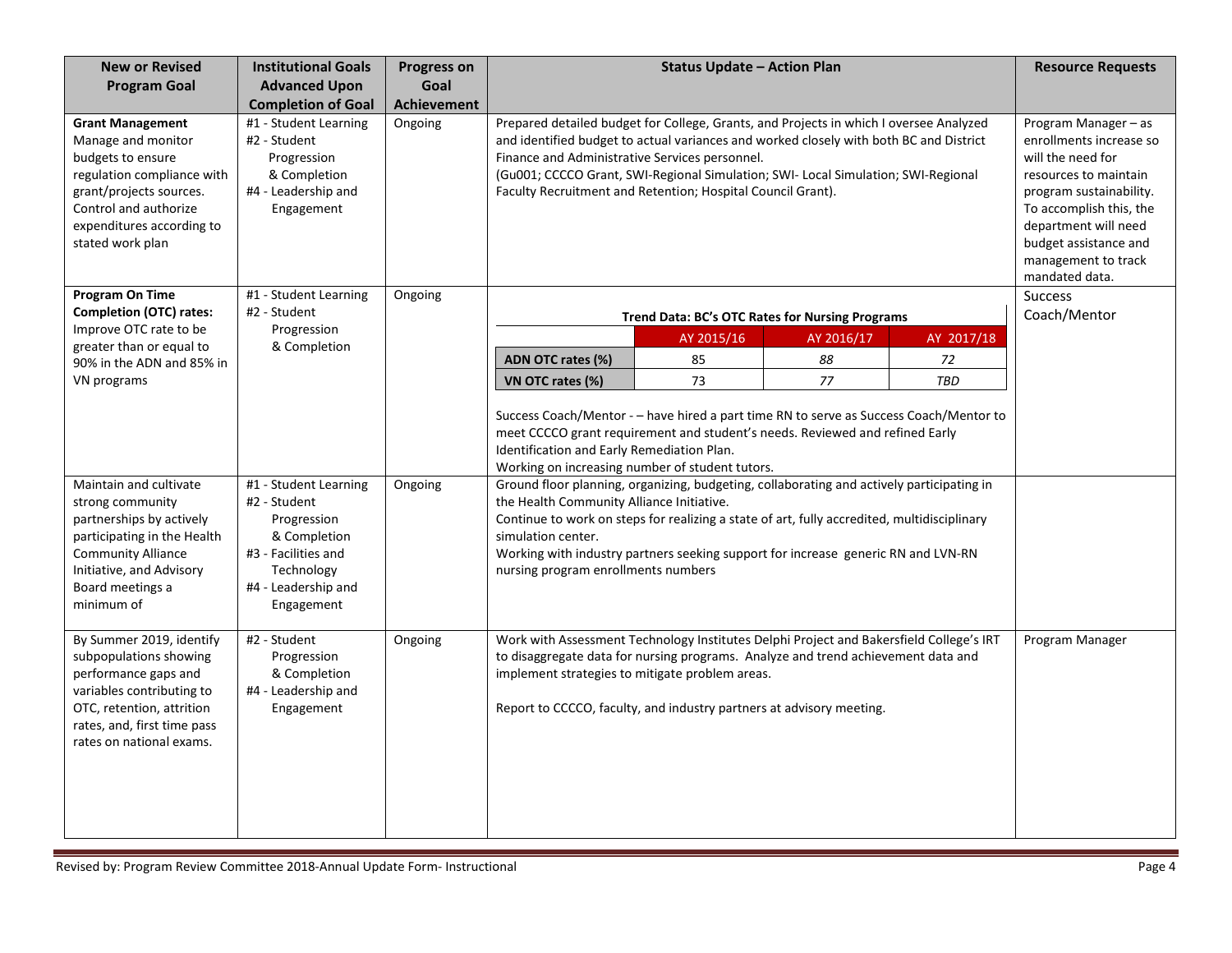#### **Program Analysis**:

#### Take a look at your trend data (all programs should have some form of data that is used to look at changes over time).

## **Report on any Unexpected Changes or Challenges that Program(s) Encountered this Cycle**

- A. **Challenge – Need for increased enrollment in Nursing Programs**
	- 1. From Fall 2015 to Fall 2018 the number of ADN applications has increased over 200% (see chart below), and is continuing to grow.
	- 2. The Community's Call for Increased Enrollment Numbers to fill nursing vacancy rates is creating a higher unit demand and unmanageable workload to meet the regulatory guidelines.

#### **Trend Data: BC's Nursing Program Application and Acceptance Rates**

|                                                            | Fall<br>2015 | <b>Spring</b><br>2016 | Fall<br>2016 | <b>Spring</b><br>2017 | Fall<br>2017 | <b>Spring</b><br>2018 | Fall<br>2018 |
|------------------------------------------------------------|--------------|-----------------------|--------------|-----------------------|--------------|-----------------------|--------------|
| <b>Number of Eligible ADN</b><br><b>Applications</b>       | 206          | 319                   | 264          | 285                   | 362          | 375                   | 408          |
| <b>Number of ADN Students</b><br><b>Enrolled in Cohort</b> | 70           | 67                    | 58           | 59                    | 68           | 68                    | 68           |
| <b>Number of LVN to ADN</b><br><b>Applications</b>         |              | 91                    |              | 59                    |              | 88                    |              |
| <b>Number of Students</b><br><b>Enrolled in LVN - ADN</b>  |              |                       | 34           |                       | 11           |                       | 11           |

In efforts to meet the high demand of nurses in our community, and the need for an increase in supply of nurses to offset the forecasted shortage, the programs have to increase their enrollment numbers. This increase has, and will continue to contribute to an unsustainable workload for the unit if help is not allowed/approved. This will ultimately result in mandatory decrease in enrollment numbers in order to maintain the high caliber BC Nursing Programs and graduates the Community recognizes. This has increased number of program students has increased the office workload by nearly 400%, primarily due to record management required by the state of California, faculty and student support, and will continue to rise as we grow.

The LVN-ADN data shows a marked decrease in the number of student's enrolled beginning in the Fall 2017. This is the time when the Cero Coso chose to stop participating in the distance education program. Therefore, the BRN required us to go back to the original number of seats approved before the distance education program was added. I am in the process of seeking approval to expand the number of seats to accommodate the interest (increased applications).

B. **Challenge - Grants Management** Currently the unit administrator is responsible for overseeing multiple grants and budgets. This is very time consuming due to learning curve associated with grant writing, grant management reporting, and tracking. As the number of grants and reporting required increases the need for a program manager is apparent to ensure all required documents and mandates are met.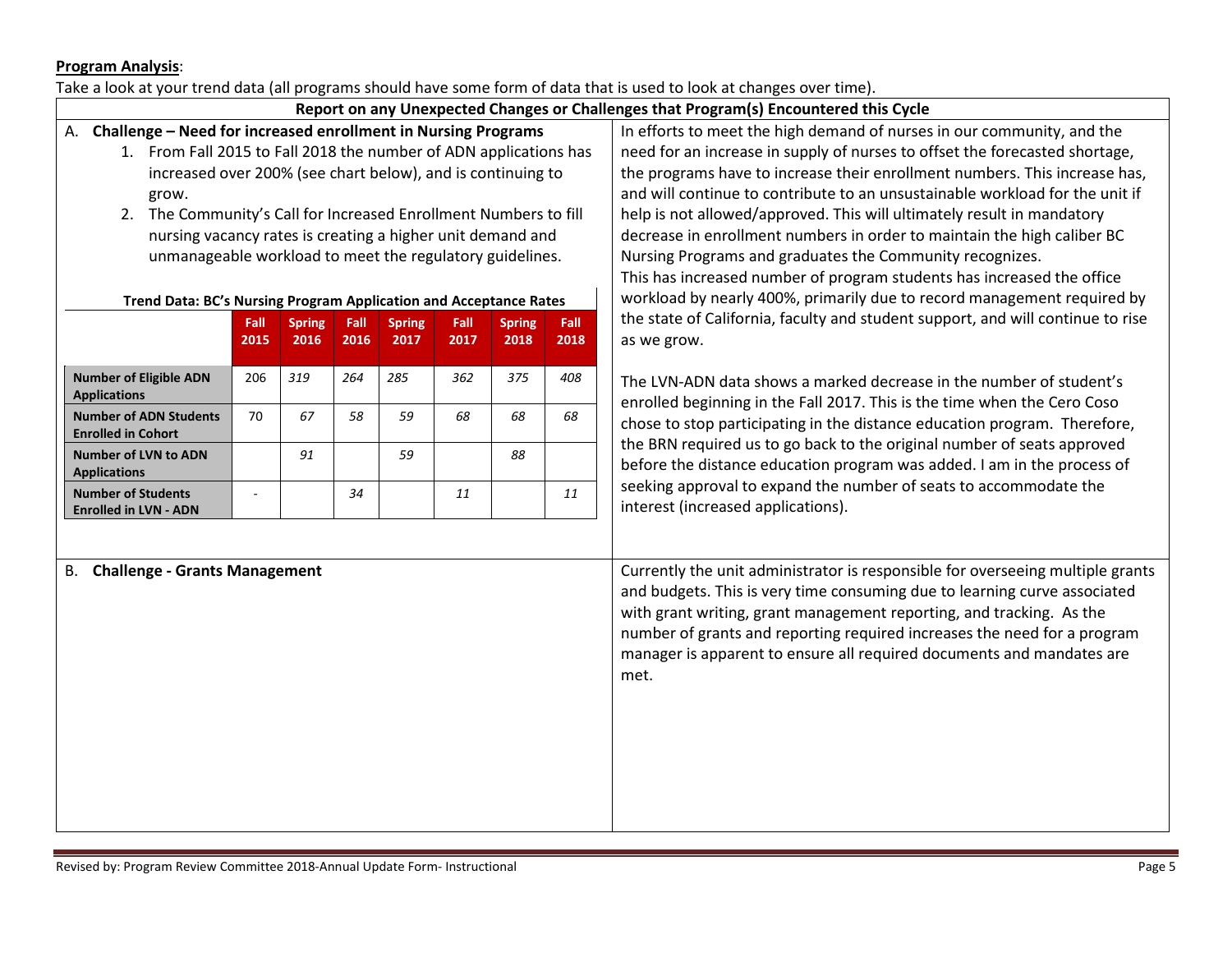## **1. How does your trend data (or other data your area collects) impact your decision making process for your program?**

Data is a key component of program success, and therefore is used heavily to guide decision for my unit. My unit tracks multiple data points such as: on time completion and attrition rates, NCLEX pass rates, and job placement each semester and annually. This trend data is reported to the Boards of Nursing (BON) annually, as continuing approval is reliant upon passing standards of minimal of 75% for each program.

Additionally, the results of trend data allows us to monitor and mitigate any problem areas within our curriculum. This is particularly important since we are implementing our new curriculum.

The programs do track job placement rates, which run between 95- 100% for our nursing graduates. The breakdown as to where they are employed have not been consistently tracked, however this is a goal for the next cycle.

| Trend Data: On Time Pass Rates, Attrition, and First time NCLEX-RN Pass |            |            |            |            |
|-------------------------------------------------------------------------|------------|------------|------------|------------|
|                                                                         |            |            |            |            |
|                                                                         | AY 2014/15 | AY 2015/16 | AY 2016/17 | AY 2017/18 |
| <b>On time Completion</b>                                               | 79.%       | 77.4%      | 80.8%      | TBD        |
| <b>Attrition Rate</b>                                                   | 12.1%      | 8.5%       | 9.5%       | TBD        |
| <b>First time NCLEX-RN</b><br><b>Pass Rates</b>                         | 91.13%     | 91.30%     | 91.35%     | 96.27%     |

#### **2. Evidence of Program Dialog of data**

o If you have had time to review and discuss your program's data with members of your department, attach documentation of your discussion. Documentation can come in the form of minutes from meetings or retreats, email dialog or any other ways that show substantive discussion.

Programs data is discussed throughout the year in RN and VN meetings as the results are posted from the BON. The Director sends out an email to the Faculty within the respective programs ahead of time.

#### **3. Were there any changes to student demographics (age, gender, or ethnicity) for the past cycle? (See**

The average age of our students has consistently been in the 20-29 age group. However, we have seen a consistent increase in the 19 and younger age group. Most likely this change reflects outreach efforts with our high school students as we work to assist students to enter the path earlier and complete their educational plans.

| <b>Trend Data: AGE for ADN Nursing Programs</b> |     |     |     |  |  |  |  |
|-------------------------------------------------|-----|-----|-----|--|--|--|--|
| AY 2016/17<br>AY 2015/16<br>AY 2017/18          |     |     |     |  |  |  |  |
| 19 years and younger                            | 9%  | 15% | 19% |  |  |  |  |
| $20 - 29$ years old                             | 63% | 58% | 56% |  |  |  |  |
| $30 - 39$ years old                             | 20% | 19% | 20% |  |  |  |  |
| 40 years and older                              | 8%  | 8%  | 5%  |  |  |  |  |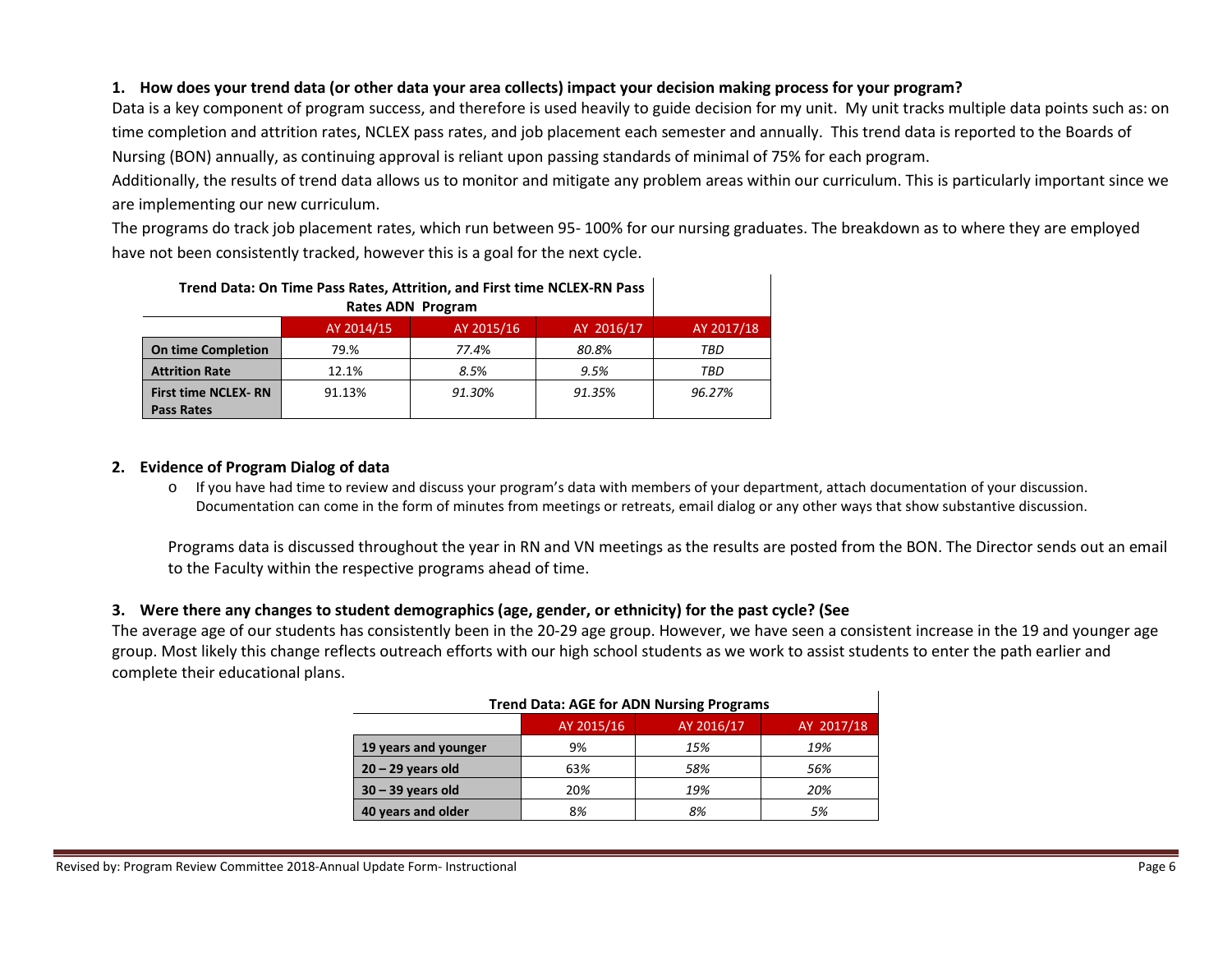The ethnic group of Hispanic/Latino continues to increase, which is consistent with the Colleges student population and community population findings. The White ethnic group continues to decline, also consistent with population data. The Asians/Filipino/Pacific Islanders (program students range from 9- 12%, compared to 5% of Collegewide) have a greater representation in the RN program when compared to the College findings, whereas the African American students have less representation (program students range for 2-4% compared to 5% of Collegewide). The larger number of Asians/Filipino nursing students is consistent with findings throughout the United States in the nursing profession. Historically, there are reasons attributing to these large numbers, including the migration to US largely based on economics – nurses can make a comfortable living, but also culturally caring for the sick is deeply ingrained in the Filipino culture . Additionally, due to the nursing shortage, hospitals have historically recruited heavily in the Philippines to fill their vacancies.

| <b>ITCHU DAIA. LITHVICH I TUI ADIVIVUISHIE FTUEFAHIS</b> |            |            |            |  |  |  |
|----------------------------------------------------------|------------|------------|------------|--|--|--|
|                                                          | AY 2015/16 | AY 2016/17 | AY 2017/18 |  |  |  |
| <b>Whites</b>                                            | 30%        | 26%        | 23%        |  |  |  |
| Hispanics/Latino                                         | 54%        | 56%        | 64%        |  |  |  |

#### **Trend Data: ETHNICITY for ADN Nursing Programs**

In summary, our students are largely female, age 20-29, and Hispanic/Latino. This remains unchanged. Our student demographics do not mirror the college in the category of gender: the program has a significantly higher percentage of females and lower percentage of males which correlates with the workforce demographics of Registered Nurses.

#### **4. Equity gaps**

o Please look for large differences, or gaps, between top performing groups and others. Consider how you could identify the reasons behind these gaps, and if there changes that could be made to reduce them. For in depth review of equity issues, and on changes that are being made campus-wide, please refer to the current [Bakersfield College Student Equity Plan.](https://www.bakersfieldcollege.edu/sites/bakersfieldcollege.edu/files/2015-18_StudentEquityPlan.pdf)

| <b>Trend Data: Gender for ADN Nursing Programs</b> |     |     |     |  |  |  |  |
|----------------------------------------------------|-----|-----|-----|--|--|--|--|
| AY 2016/17<br>AY 2017/18<br>AY 2015/16             |     |     |     |  |  |  |  |
| <b>Males</b>                                       | 12% | 12% | 15% |  |  |  |  |
| <b>Females</b>                                     | 88% | 87% | 84% |  |  |  |  |

Overall, *performance* amongst the demographic groups does not have a glaring difference. However, the program has not analyzed this data thoroughly, but definitely we will begin tracking this.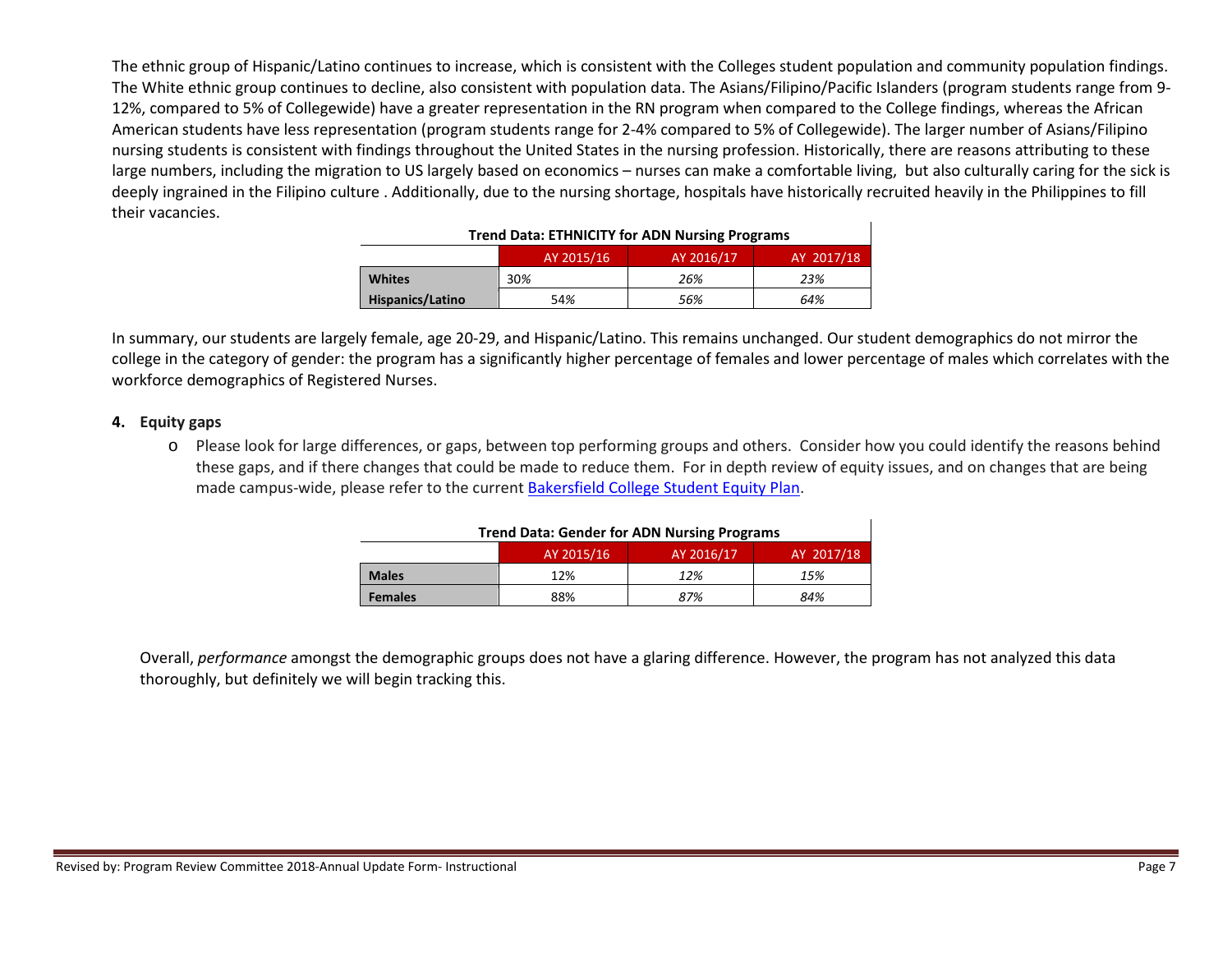- **5. Please describe any recent achievements of members of your area who have won awards or distinctions, new projects your area has implemented, professional development work, professional conference presentations or recently published work.**
	- a. The CCCCO recognized our RN and VN Programs as Strong Workforce Stars for our VN and RN Programs. Specific recognitions included: the RN Program as a Gold Star recipient for 226% increase in earnings, 87% of students attained the regional living wage and 97% of students are employed in a job similar to their field of study. Our VN program was recognized as a Silver Star for a 113% increase in earnings and 67% of students attained the regional living wage.
	- b. Our VN program was granted Continuing Approval for 4 years.
	- c. Two faculty, Leah Elliott and Shae Flores earned their MSN.
	- d. Leah Elliott, a faculty, has been nationally recognized by Dignity Health's Hello Human Kindness Steward Award.
	- e. Director Carla Gard, was nominated as RN of the Year in Education/Academia
	- f. We are in year 2 of participating in the Strong Workforce Regional and Local Grants including Simulation and Faculty Recruitment and Retention. Through these projects we have been able to update/modernized our skills lab and simulation arena, produced an educational course for nurse educators, and recruit nurse faculty.
	- g. Dianthe Hoffman, nursing faculty, was instrumental with new online Assessment process.

## **6. The college has embarked on significant efforts such as Guided Pathways, affinity groups and completion coaching communities to improve the success and completion rates of our students. Please describe what your program/department/office is doing to contribute to these efforts.**

Update Health Sciences Pathway website, incorporating video clips for our pathway, added biographies and pictures. At each outreach event we highlight all programs in our pathway. We completed and are waiting for aour brochure. Ensuring that get on the path thru outreach events, hold pre- program workshops to ensure their major is accurate, make sure they are staying on their path by having touch points by way of advising and counseling and blast email corresponse. The Associate Dean, Educational Advisor and Counselor are all attending Starfish and Cognos course. We are holding biweekly Pathway meetings to ensure the Health Sciences Pathway is clear and encouraging suggestions potential concerns.

## **7. Explain your role if you are involved in Dual Enrollment, Inmate Education, or Rural Initiatives.**

N/A

## **Assessment Report - Annual Update –**

## **SEE Workplan and Accomplishments 2017 2018 Attachment**

- A. List your Administrative Unit Outcomes (AUOs)
- B. How did your outcomes results inform your program planning?
- C. How do the Administrative Unit Outcomes align with Institutional Learning Outcomes?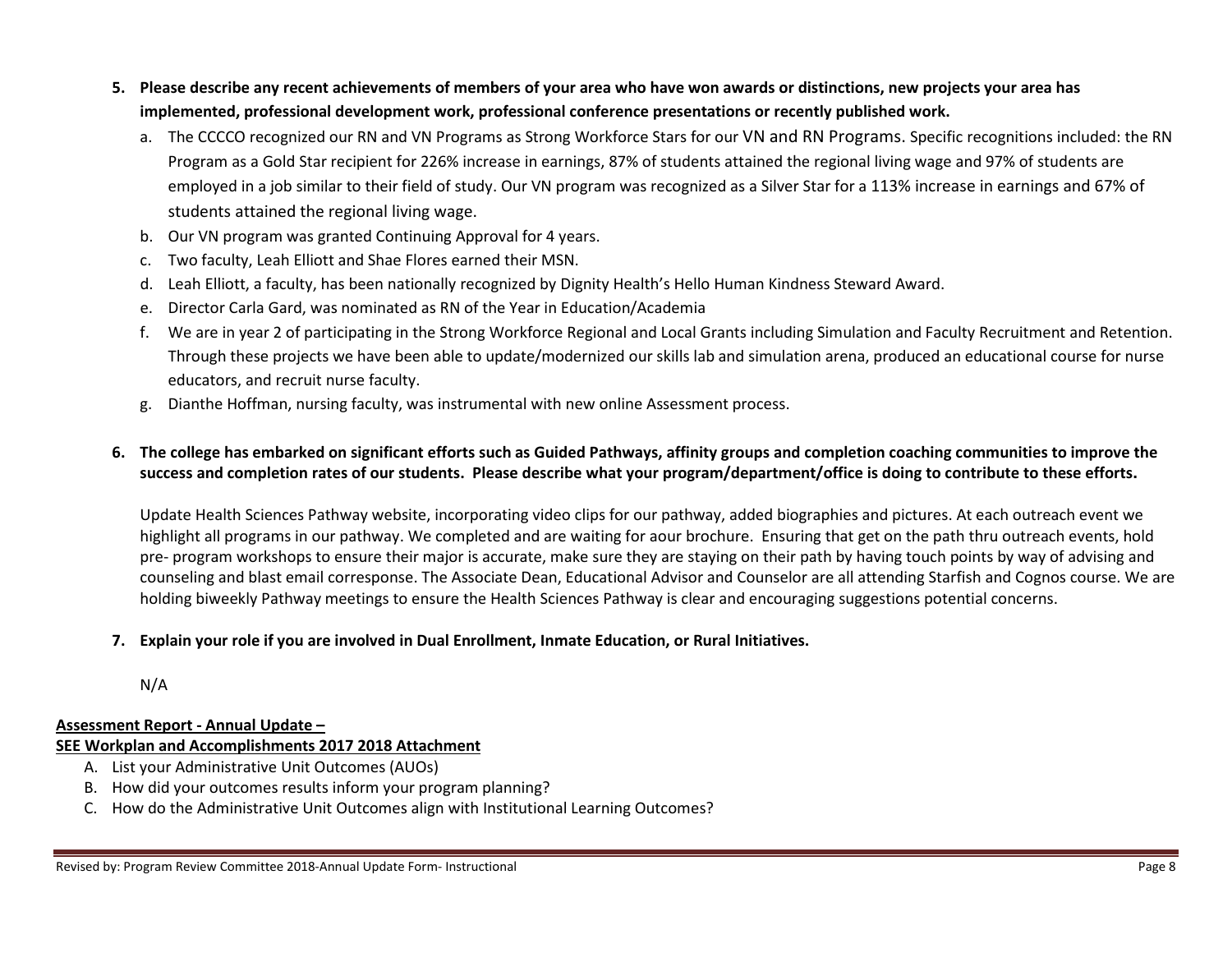#### **Analysis of Received Resources from Previous Cycle**

## **Discuss the type of resources you received and their Impact on program effectiveness?**

#### **Facilities:**

*If your program received a building remodel or renovation, additional furniture or beyond routine maintenance, please explain how this request or requests impacts your program and helps contribute to student success.*

1: Space Allocation

**2: Renovation – our skills lab and MS 156 were painted. And, MS 156 was recarpeted. Anesthetically, it has improved the overall environment. The learning environment is now consistent with the professional arenas in which we role model.** 

3: Furniture

4: Other - We still need carpet in our office – this is year 4 for request.

5: Beyond Routine Maintenance

## **Technology:**

*If your program received technology (audio/visual – projectors, TV's, document cameras) and computers, how does the technology impact your program and help contribute to student success?* 1: Replacement Technology

2: New Technology

3: Software

4: Other\_\_\_\_\_\_\_\_\_\_\_\_\_\_\_\_\_\_\_

## **Other Equipment**

*If your program received equipment that is not considered audio/visual or computer equipment technology, please explain how these resources impact your program and help contribute to student success.*

#### **Conclusion:**

**Present any conclusions and findings about the program. This is an opportunity to provide a brief abstract or synopsis of your program's current circumstances and needs. Consider this a snapshot of your program if someone were to only read this portion of your annual program review.**